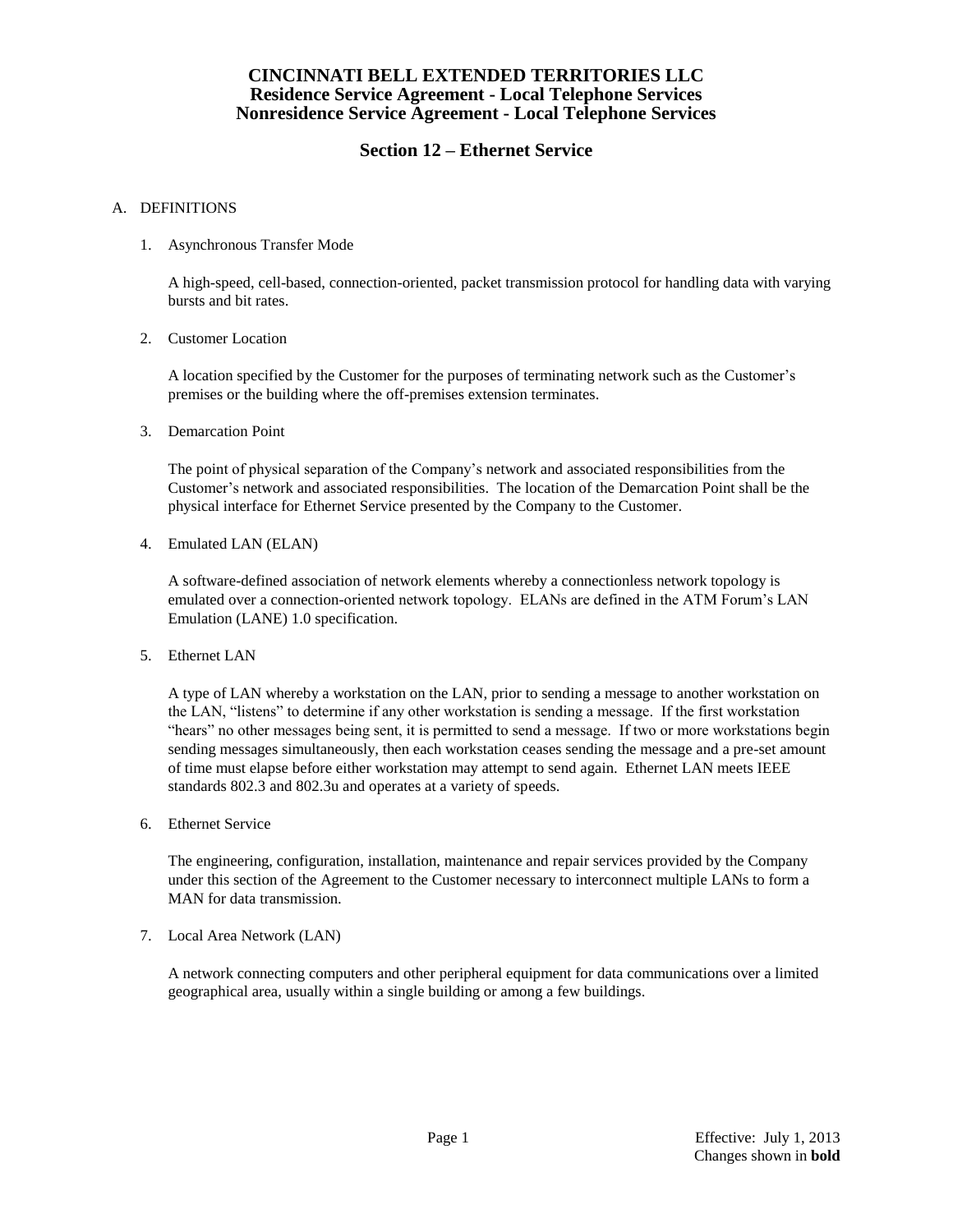# **Section 12 – Ethernet Service**

### A. DEFINITIONS (Continued)

8. Metropolitan Area Network (MAN)

A network connecting computers and other peripheral equipment for data communications over a larger geographical area than a LAN, usually within a city or region.

9. Native Mode

The operating speed of the communication on the originating or terminating LAN.

10. Permanent Virtual Circuit (PVC)

A static logical connection used in packet and cell switched networks between two end points. PVCs support long-term ongoing connections between data termination equipment. Permanent logical paths are assigned exclusively to each permanent virtual circuit in the network.

11. Protected Port

A primary and secondary port in both the central office and at the Customer's location which enables traffic to recover to a secondary route automatically in the event of a primary route failure, therefore protecting all of the Customer's data.

12. Unprotected Ethernet Service

The Company's standard Ethernet Service.

13. Virtual LAN (VLAN)

A static logical connection used in packet networks for point-to-point, point-to-multipoint, and multipointto-multipoint. Virtual LANs support long-term ongoing connections between data termination equipment. Permanent logical paths are assigned exclusively to each VLAN in the network.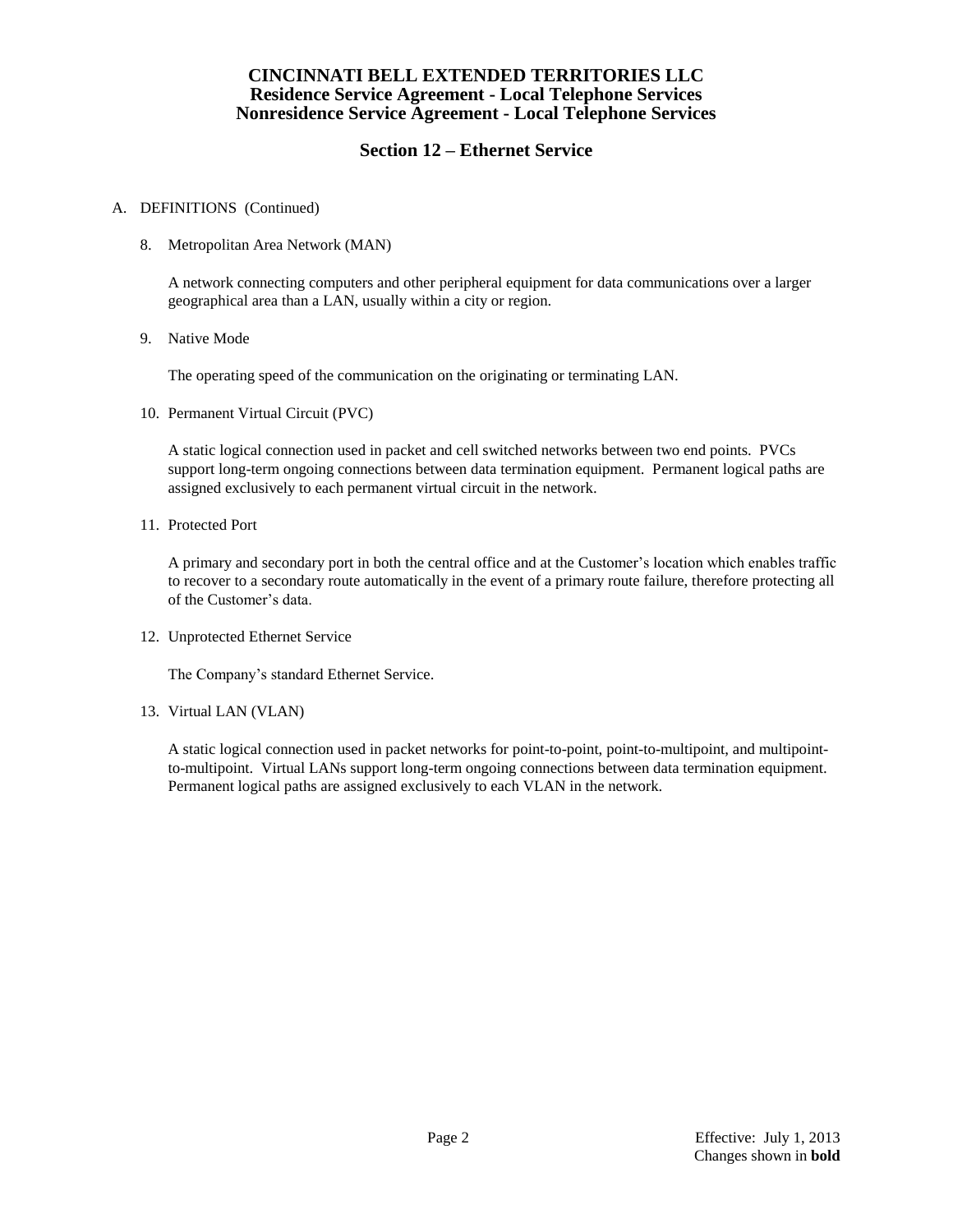# **Section 12 – Ethernet Service**

### B. TERMS AND CONDITIONS

1. General

Ethernet Service is an end-to-end high-speed data transport service which customers use for LAN interconnection and/or high-speed Internet access.

The Company will provide Ethernet Service for Ethernet LANs operating at a variety of speed.

Ethernet Service will be available 24 hours per day, 7 days per week, except as required to update, enhance, maintain and/or repair Ethernet Service. The Company reserves the right to perform these tasks, as needed, during off-peak hours, normally on Sundays from 12:00 a.m. to 6:00 a.m.

If a major outage to the Company's network occurs, including Ethernet Service, the Company will use reasonable efforts to restore Ethernet Service as soon as reasonably possible, subject to any federal or state laws or regulations that may specify priority for restoration of telephone service, including without limitation, the National Security Emergency Preparedness Telecommunications Service Priority System.

The Company will furnish the Customer with a telephone number which the Customer will use to report any trouble with Ethernet Service.

Unless otherwise agreed in writing, the Company will provide Ethernet Service for data transmission only.

The electrical signals of Ethernet Service operate in compliance with the following American National Standard Institute ("ANSI") or IEEE standards: for Ethernet LANs operating at speeds of 384 Kbps, 768 Kbps, 1.544 Mbps, 3 Mbps, 4.5 Mbps, 6 Mbps, 10 Mbps, 100 Mbps and 1000 Mbps (Gigabit), IEEE Standards 802.3 and 802.3u (Carrier Sense Multiple Access with Collision Detection (SMA/CD) Access Method and Physical Layer Specifications).

Ethernet Service supports the following interfaces:

- a. RJ45 10 base T and 100 base T connections, for Ethernet LAN's operating at a variety of speeds
- b. SX or LX Gigabit Interface Connectors for Ethernet LANs operating at a Native Mode of 1000 Mbps (Gigabit).

The Company will use its best efforts to repair any inoperable Ethernet Service port within 4 hours after Customer has notified the Company that such port is inoperable. If such port remains inoperable for more than 8 hours after the Customer has notified the Company that such port is inoperable, the Company will credit Customer's account for an amount equal to one-thirtieth (1/30) of the applicable monthly charge for such port. The same credit will apply for each additional 8-hour period that the port remains inoperable. The total amount of all credits for any one inoperable port will not exceed the monthly port charge for such inoperable port. The credit referred to herein shall be the Company's entire liability and Customer's exclusive remedy for any damages resulting from such inoperable port.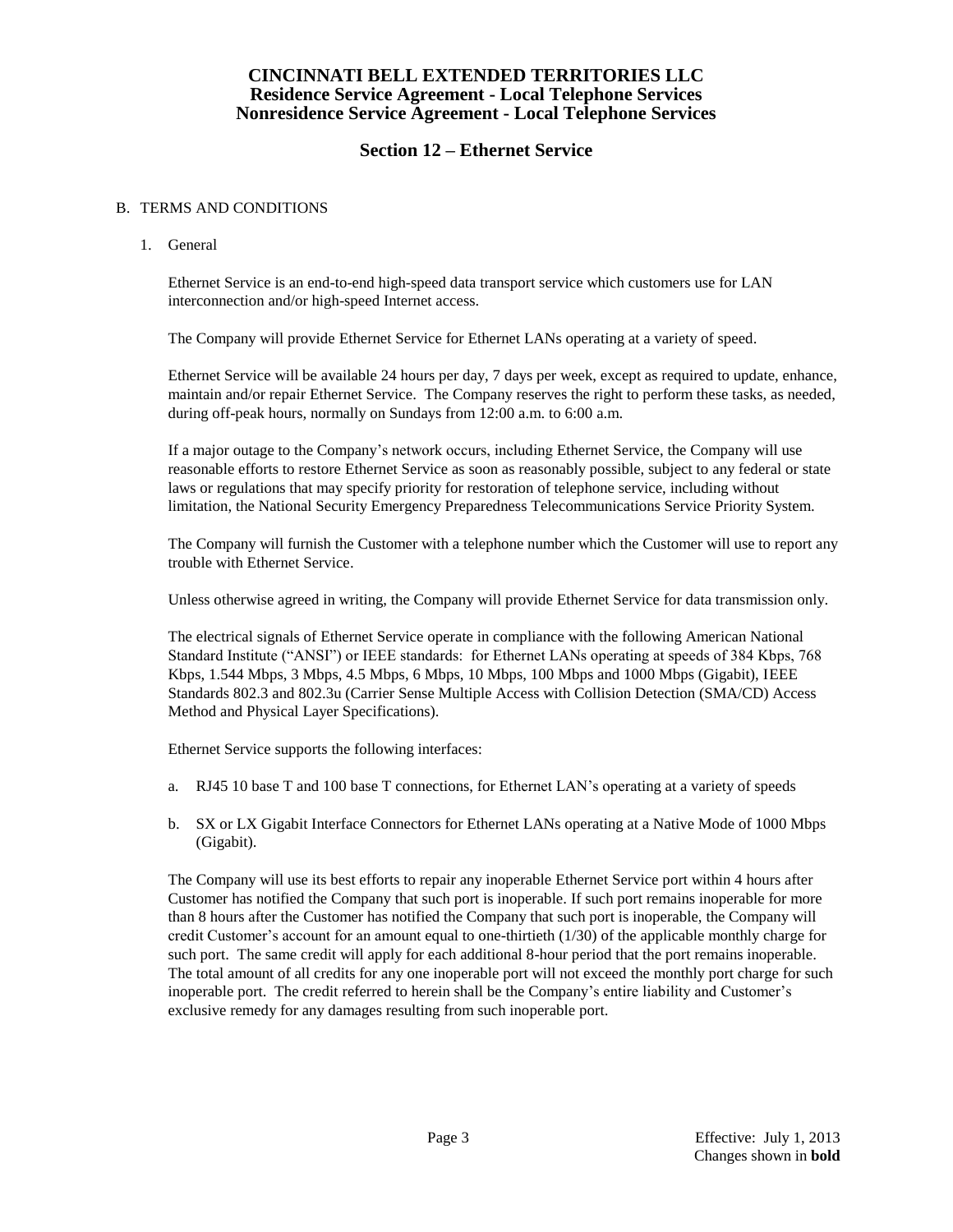# **Section 12 – Ethernet Service**

#### B. TERMS AND CONDITIONS (Continued)

The Company will not be responsible for damages, malfunctions or failures caused by:

- a. Customer's failure to follow any operation or maintenance instructions provided by the Company to the Customer
- b. Customer's repair, modification to, or relocation of equipment used to provide service hereunder, or attachment of equipment not approved by the Company
- c. Abuse, misuse, or negligent acts of the Customer.

The Customer may request the Company to perform repair service for the Customer in such instances on a time-and-materials basis.

At locations where Customer provides power to the Company, the Company is not responsible for out of service conditions caused by power outages.

If Customer cancels, in whole or in part, any requested addition, rearrangement, relocation or other modification to Ethernet Service prior to completion thereof, Customer will reimburse the Company for the actual expenses incurred by the Company in connection with such modification prior to the Company's receipt of notice of cancellation; provided, however, the amount of such reimbursement will not exceed the service, construction, installation, termination and other charges for which Customer would have otherwise been responsible.

Customer may add additional ports to its Ethernet Service at the rates in effect at the time of such addition pursuant to this section of the Agreement, provided the Company has sufficient existing equipment. If sufficient equipment capacity or outside plant facilities are not available, Customer will be responsible for any special construction or other charges required to add such additional port(s) to its Ethernet Service.

An initial port is required in order to provide Ethernet Service to a Customer's location. Additional ports are only available to a Customer's location with at least one initial port.

The Customer must subscribe to the initial port in order to subscribe to an additional port. If the initial port is terminated at a Customer's location, then all Ethernet Service will be terminated at that location unless Customer wants to re-specify one of the additional ports as the initial port with the appropriate rates applied. An additional port can be terminated without terminating the initial port to a Customer's location.

Additional port discounts do not apply to different Customers at the same location.

Customer may move the location of its Ethernet Service to a location where sufficient central office capacity and outside plant facilities are available and retain the current monthly rates, but initial nonrecurring charges will be reapplied.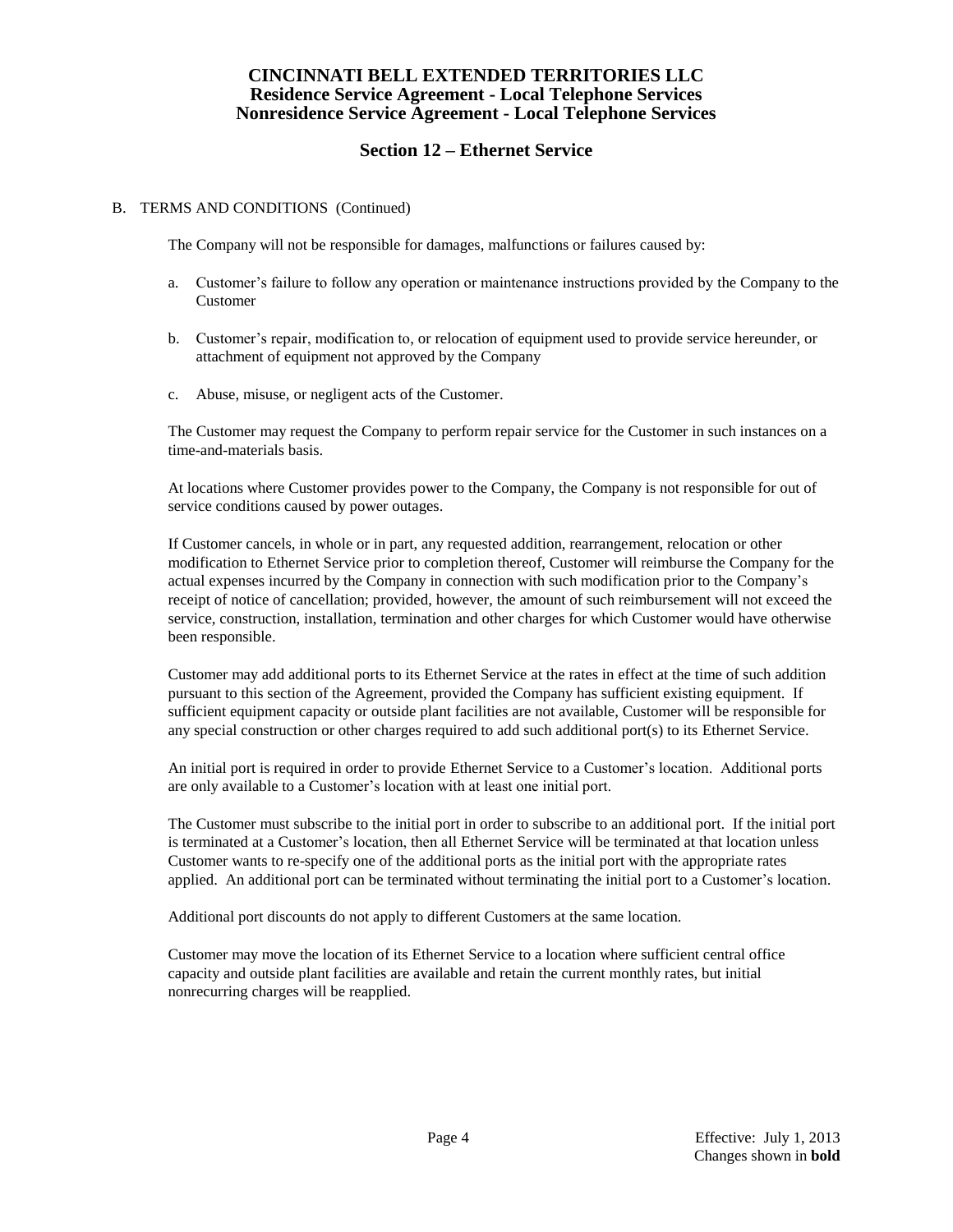# **Section 12 – Ethernet Service**

#### B. TERMS AND CONDITIONS (Continued)

Customer will be responsible for all taxes, assessments or other charges (excluding taxes based on the Company's net income), imposed upon or relating to the provision or use of the products and services provided hereunder.

The rates and charges set forth for Ethernet Service provide for the furnishing of service where suitable facilities are available. Where special construction of facilities is necessary, special construction charges may apply.

#### 2. Customer's Obligations

Customer will furnish, at its expense, such space, electrical power and environmental conditioning at Customer's premises as the Company may reasonably require in connection with performing its obligations hereunder. Customer will permit the Company reasonable access to Customer's premises, in accordance with Customer's normal security procedures, in connection with providing service hereunder.

Customer will provide, install and maintain, at its expense, all equipment and facilities necessary for LAN interconnection on the Customer's side of the Demarcation Point. Customer shall be responsible for insuring that the operating characteristics of such equipment and facilities are compatible with the Company's Ethernet Service and conform to the Technical Reference Specifications furnished by the Company to the Customer in connection with this Agreement.

Customer will cause its electrical signals at the Demarcation Point to conform to the applicable ANSI or IEEE standards. Any additional equipment or facilities necessary to comply with such standards shall be furnished by Customer at its expense.

Without the prior written consent of the Company, the Customer will not access, or attempt to access, any equipment or facilities furnished by the Company in connection with this Agreement. Customer will indemnify and hold harmless the Company, its officers, directors, employees and agents, from and against any loss or expense, of whatever nature, arising out of any unauthorized access to any equipment or facilities furnished by the Company in connection with this Agreement.

Prior to requesting repair service from the Company, the Customer will use its best efforts, including but not limited to performing reasonable diagnostic tests, to verify whether any trouble with the Ethernet Service is a result of the Customer's equipment or facilities. Customer shall be responsible for any such trouble resulting from the Customer's equipment or facilities. Customer will cooperate with any joint testing of Ethernet Service reasonably requested by the Company.

3. Title to Equipment and Facilities

All equipment and facilities used by the Company in providing Ethernet Service hereunder will remain the sole property of the Company, whether or not attached to or embedded in reality, unless otherwise agreed to in writing by the parties with respect to specific equipment.